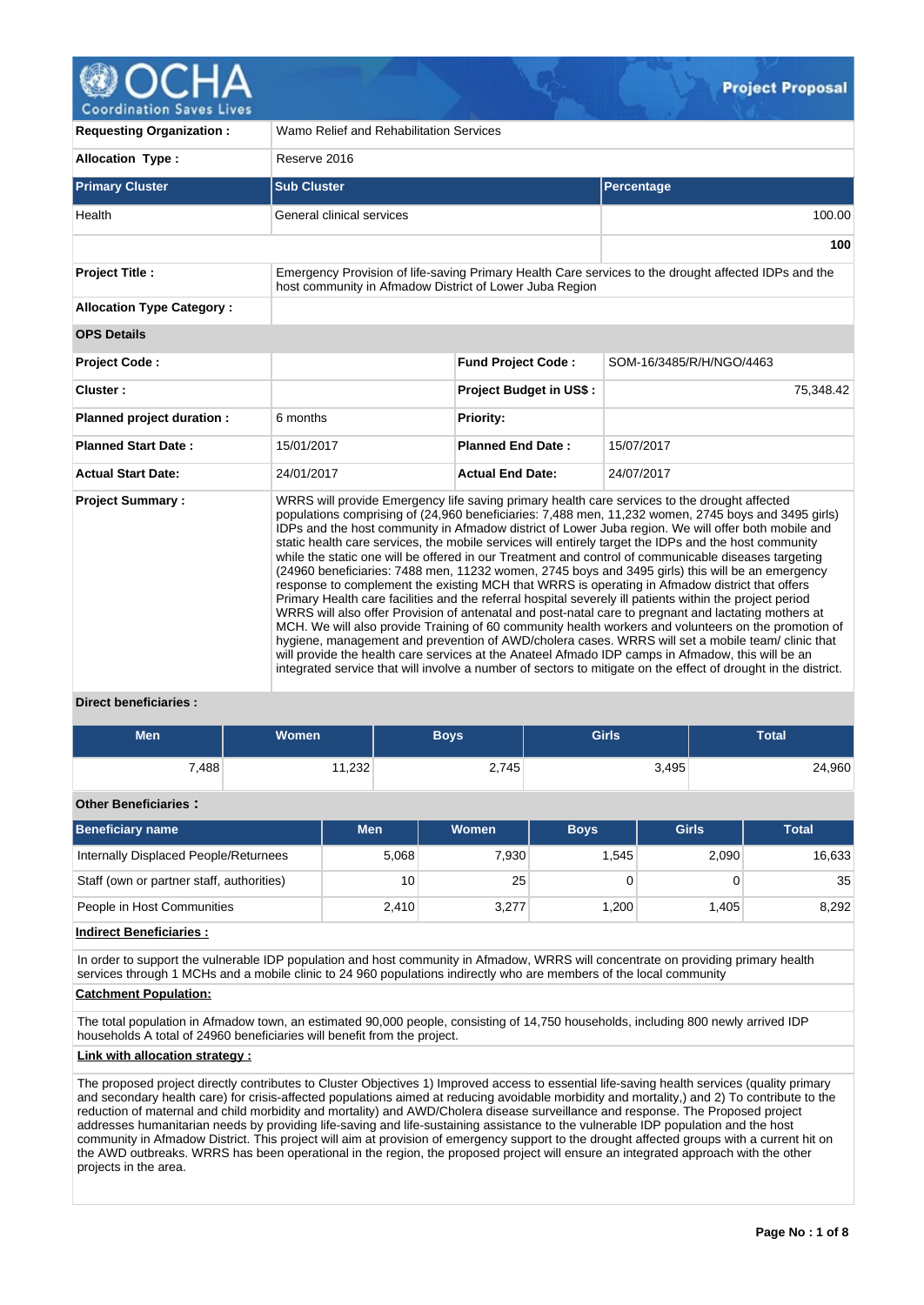## **Sub-Grants to Implementing Partners :**

| <b>Partner Name</b>       |                                                        | <b>Partner Type</b>                        |  | <b>Budget in US\$</b> |                             |  |  |  |  |
|---------------------------|--------------------------------------------------------|--------------------------------------------|--|-----------------------|-----------------------------|--|--|--|--|
|                           |                                                        |                                            |  |                       |                             |  |  |  |  |
|                           | Other funding secured for the same project (to date) : |                                            |  |                       |                             |  |  |  |  |
|                           | <b>Other Funding Source</b>                            |                                            |  |                       | <b>Other Funding Amount</b> |  |  |  |  |
|                           |                                                        |                                            |  |                       |                             |  |  |  |  |
| Organization focal point: |                                                        |                                            |  |                       |                             |  |  |  |  |
| <b>Name</b>               | Title                                                  | Email                                      |  |                       | <b>Phone</b>                |  |  |  |  |
| Aden Bundiid Duale        | Excecutive director                                    | wrrs_ngo@yahoo.com                         |  |                       | +254724278780               |  |  |  |  |
| Aden Bundiid Duale        | Excecutive director                                    | adenbundiid2020@gmail.com<br>+252615924990 |  |                       |                             |  |  |  |  |
| <b>BACKGROUND</b>         |                                                        |                                            |  |                       |                             |  |  |  |  |

# **1. Humanitarian context analysis**

Somalia has experienced prolonged humanitarian complex emergencies for over 20 years now with recurring conflict, flooding, drought and disease epidemics. Afmadow town which is located 157 km from Dhobley and 120km from Kismayo sea port city has been experiencing man-made and natural disasters including drought, water problems, water borne diseases, IDP influx from Middle Juba and other locations, as a result of insecurity, floods and the search for humanitarian assistance. Afmadow town was recovered from "Al Shabaab by AMISOM/SNA on June, 2012. June 2016 floods increased the number of IDPs and also the vulnerable group as a result an estimated 800 IDPs households (4,800 people) mainly of Somali Bantu origin arrived in Afmadow resulting in an increase in number of IDPs by 64 per cent in the town to a total of 7,900 people. Food, WASH, Shelter/NFIs, improved nutrition and health services remain the key priority needs for the entire population. The recent challenge of drought has worsened the already dire situation. The predicted El Nino which might extend up to 2017 as per the SWALIM reports, this has resulted in a lot of health risks associated with extreme drought in different regions of the country. The health sector in Lower Juba has been greatly affected by the prolonged conflict which has engulfed the central and southern regions of Somalia for 20 years and still counting. Clan conflicts, extreme poverty, poor leadership and an experience of state land and resource disputes are the major conflict drivers and root causes of the conflict. South Central regions have been the worst hit by the low health services coverage, poor infrastructures, conflicts, displacement and experiencing major increase in AWD/cholera cases in 2016. With the current persistence in drought and all the opportunistic health related diseases, there needs to be continued effort and strengthening of existing programs to ensure the achievement is not lost and also to further reduce the incidents of AWD and associated loss of life. This climatic event has increased population movement in search for water for both human consumption and animals also search for pasture for livestock, this has resulted in deteriorating water and sanitation conditions, and other factors have contributed to the increase of AWD/cholera cases and deaths as a result.

## **2. Needs assessment**

The health sector in Lower Juba has been greatly affected by the prolonged conflict which has engulfed the central and southern regions of Somalia for about 20 years and counting. Clan conflicts, extreme poverty, poor leadership and an experience of state land and resource disputes are the major conflict drivers and root causes of the conflict. South Central regions have been the worst hit by the low health services coverage, poor infrastructures, conflicts, displacement and are experiencing major increase of AWD/cholera cases in 2016. With the current persistence in drought and all the opportunistic health related diseases, there needs be continued effort and strengthening of existing programs to ensure the achievement is not lost and also to further reduce the incidents of AWD and associated loss of life. According to an interagency rapid assessment report that was done between 17th and 23rd July 2016, that was carried out in Afmadow District and WRRS was part of the assessment; the findings showed that nearly 70-80 per cent of new arrivals of IDPs are women and children. Access to safe and clean water is the main challenge faced by both IDPs and the host community, most of the people in the district according to the findings found out that most of them depend on the unprotected shallow well, all the dumping site Lagdhera basins the main water source which poses a high risk to AWD/cholera. The findings reported a high rate of AWD and water born diseases (dysentery, typhoid and malaria). Health facilities in the region are poorly equipped and with no capacity to handle the rising cases, within the IDP camp, there was no health facility in Bilisa IDP camp, WRRS in this proposed intervention will target this IDP camp in the provision of the integrated health services both as mobile and at the fixed MCH facility that we have established.

Apart from the MCH we have carried out other nutrition interventions like the BSFP and TSFP in partnership with WFP all this will be integrated.

A currently done assessment 24th November release by the NGO consortium shows that in Afmadow shows that an estimated 90,000 people, consisting of 14,750 households, including 800 newly arrived IDP households, have limited access to water as a result of the drought. The town depends mostly on one borehole and 35 unprotected shallow wells, of which 30 have run dry because of a lack of rainfall. Due to unsafe water for domestic use a high risk of contracting AWD/Cholera is on the rise in the district. The overall goal of the primary health care approach intends to achieve is health for all target groups in the target area. WRRS therefore intends to integrate this emergency response to the current ongoing humanitarian assistance in Afmadow, where we have an existing MCH but due to the increasing influx of IDPs and the prolonged drought there is an increase in the number of needs and cases of AWDs and other complications.

## **3. Description Of Beneficiaries**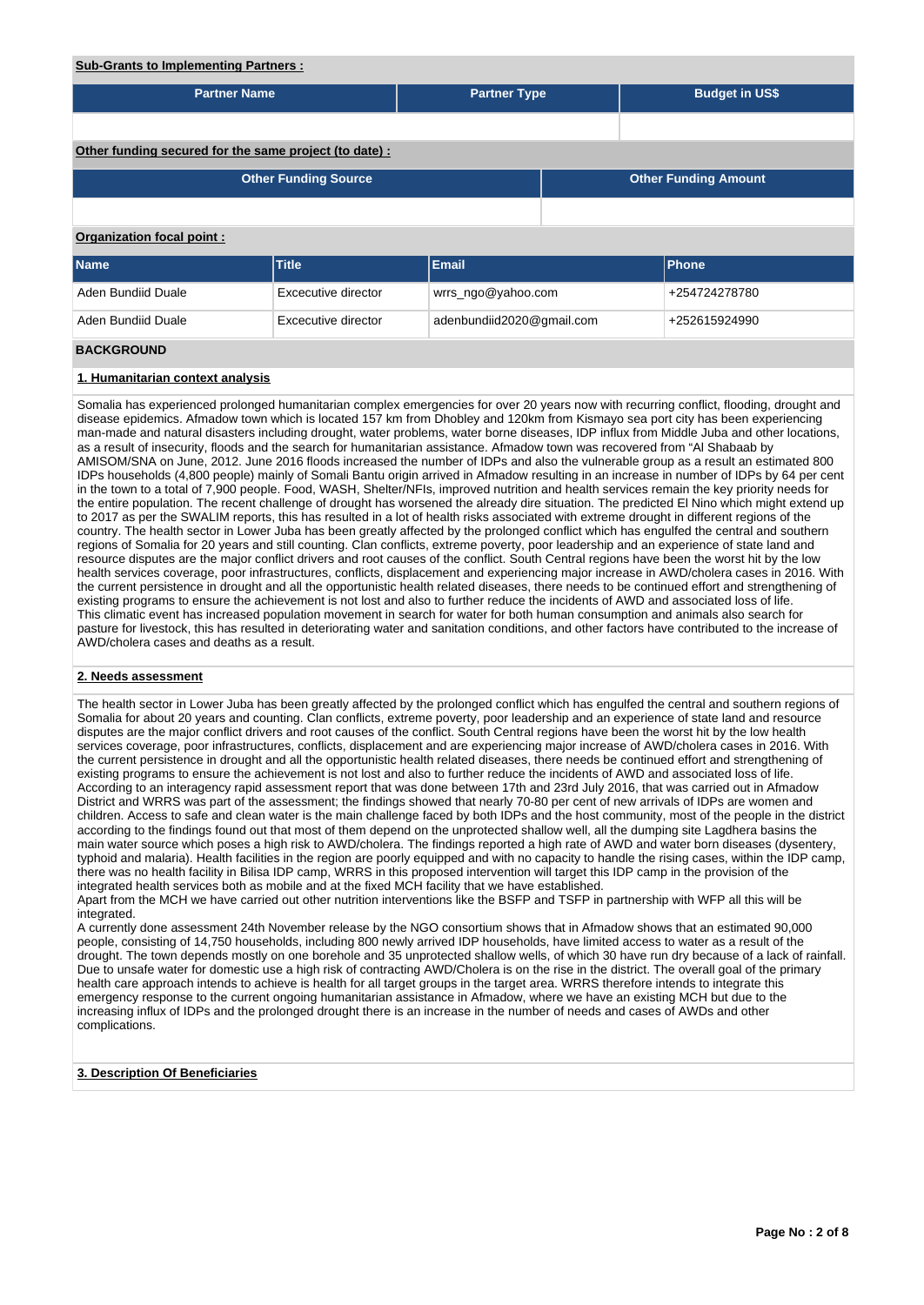This proposed project, WRRS will offer health emergency services and the main beneficiaries are mainly all the people who were affected by the current crisis and they include boys, girls, men and women, and in need of health services. These are people who have been hit by the drought in Afmadow and are likely faced by the AWD/ cholera. The interagency report showed that there is no health services offered to the IDPs in the camps and they travel for 3KMs to able to get access to the health centers The overall proposed project activities are specifically targeting children less than 5 years of age,Women of Child Bearing Age, Pregnant and Lactating Women, IDPs and the poor among host community. Women are considered as vulnerable group because of the dangers they face due to pregnancy and delivery, considering their living conditions and culture. Their vulnerability is increased by the limited health facilities and services that address their obstetric needs. Social norms also expect women take up a number of roles and responsibilities which increase their health risk, especially during pregnancy. Women are often overworked in this context. Emergency obstetric services are also not easily available , and so most women often consult traditional birth attendants for such services. Unfortunately these Traditional Birth Attendances have poor capacity and lack equipment and supplies necessary to handle emergencies. Child care practices are very poor in this region, fuel by the level of ignorance and iliteracy. coupled with the fact that children rely on adults for care and guidance, they then become the group with the highest vulnerability. Gender disaggregated data of the direct project beneficiaries are PLW, WCBA Men and children. WRRS will mainstream gender across planned interventions.

## **4. Grant Request Justification**

The current health situation in Afmadow Anateel Afmado IDPs and the host community that has come as a result of drought remain critical, with boys and girls <5 years, pregnant and lactating women being the most affected. The health facility within the IDP camp is none existence hence the walk for 3 KM to be able to access the basic health care services, also the afmadow District hospital lacts facilities and staff, with poor referral system. The target area has a high incidence of communicable diseases whose transmission is facilitated by the mass movement of the IDPs, poor sanitation and the lack of access to health services. In this project, WRRS will increase the access of health care services in IDPs camp through increasing of access Primary Health Care services enhanced by efficient referral system. Due to the urgent need for increased coverage to health services among theIDPs, WRRS will support the outreach services targeting Anateel Afmado IDPs in Afmadow this will be integrated to the current existing MCH and other clusters interventions that are interlinked to the helth sector. The services provided will include Outpatient, management of common illness, poor sanitation related conditions like AWDs, hygine promotions and hygiene kit distributions, EPI and maternal health services. All the health care providers will receive the necessary training to ensure the highest level of service provision possible. In order to improve the awareness within the communities of the services provided and how to detect and prevent diseases. In order to curb further disease transmission and reduce mortality and morbidity rates, WRRS will implement a set of direct emergency response health activities in Anateel Afmado IDP Camp. To facilitate rapid response to the community and to reduce the case fatality rate, WRRS will boost the life-saving capacity in the health sector. This includes supporting one MCH and Mobile clinic in camps, which provides emergency health care, WRRS will provide intensified supportive supervision on timely basis and accurate disease surveillance and coordination with the health cluster and MOH.

## **5. Complementarity**

WRRS is currently providing emergency health care services with an excicting MCH in afmadow, they provide primary health care services with referral systems in cases with complications, WRRS activities include: provision of routine immunization to children Under five years of age; treatment of communicable diseases; community education on hygiene, sanitation and social mobilization. WRRS supports health centres and mobile services which provides Expanded Program on Immunization activities, provide trainings for its staff. we also have nutrition program of TSFP and BSFP with WFP and also runs protection, WASH and nutrition activities to complement.

## **LOGICAL FRAMEWORK**

## **Overall project objective**

Improve access to life-saving Primary Health Care services in Emergency through integrated primary health care services to vulnerable Anateel Afmado (24960 beneficiaries: 7488 men, 11232 women, 2745 boys and 3495 girls)IDPs and host communities in Afmadow District of Lower Juba Region

| <b>Health</b>                                                                                                                                                                                        |                                                 |                                 |
|------------------------------------------------------------------------------------------------------------------------------------------------------------------------------------------------------|-------------------------------------------------|---------------------------------|
| <b>Cluster objectives</b>                                                                                                                                                                            | <b>Strategic Response Plan (SRP) objectives</b> | <b>Percentage of activities</b> |
| Improved access to essential life-saving<br>health services (quality primary and<br>secondary health care) for crisis-affected<br>populations aimed at reducing avoidable<br>morbidity and mortality | Somalia HRP 2016                                | 50                              |
| To contribute to the reduction of maternal<br>and child morbidity and mortality                                                                                                                      | Somalia HRP 2016                                | 50                              |

**Contribution to Cluster/Sector Objectives :** To provide essential emergency life saving and life sustaining primary healthcare services contribution to reduction of maternal mortality through timely adequate response in Afmadow District Lower Juba regions.

# **Outcome 1**

Increased coverage to emergency life-saving primary health care services to (24960 beneficiaries: 7488 men, 11232 women, 2745 boys and 3495 girls) IDPs and host communities in Afmadow district IDP camp and host communities

# **Output 1.1**

# **Description**

IDPs and host community members (24960 beneficiaries: 7488 men, 11232 women, 2745 boys and 3495 girls) have access to integrated primary health care services to IDPs and host communities in Afmadow district IDP camp and host communities

## **Assumptions & Risks**

## **Activities**

**Activity 1.1.1** 

**Standard Activity : Primary health care services, consultations**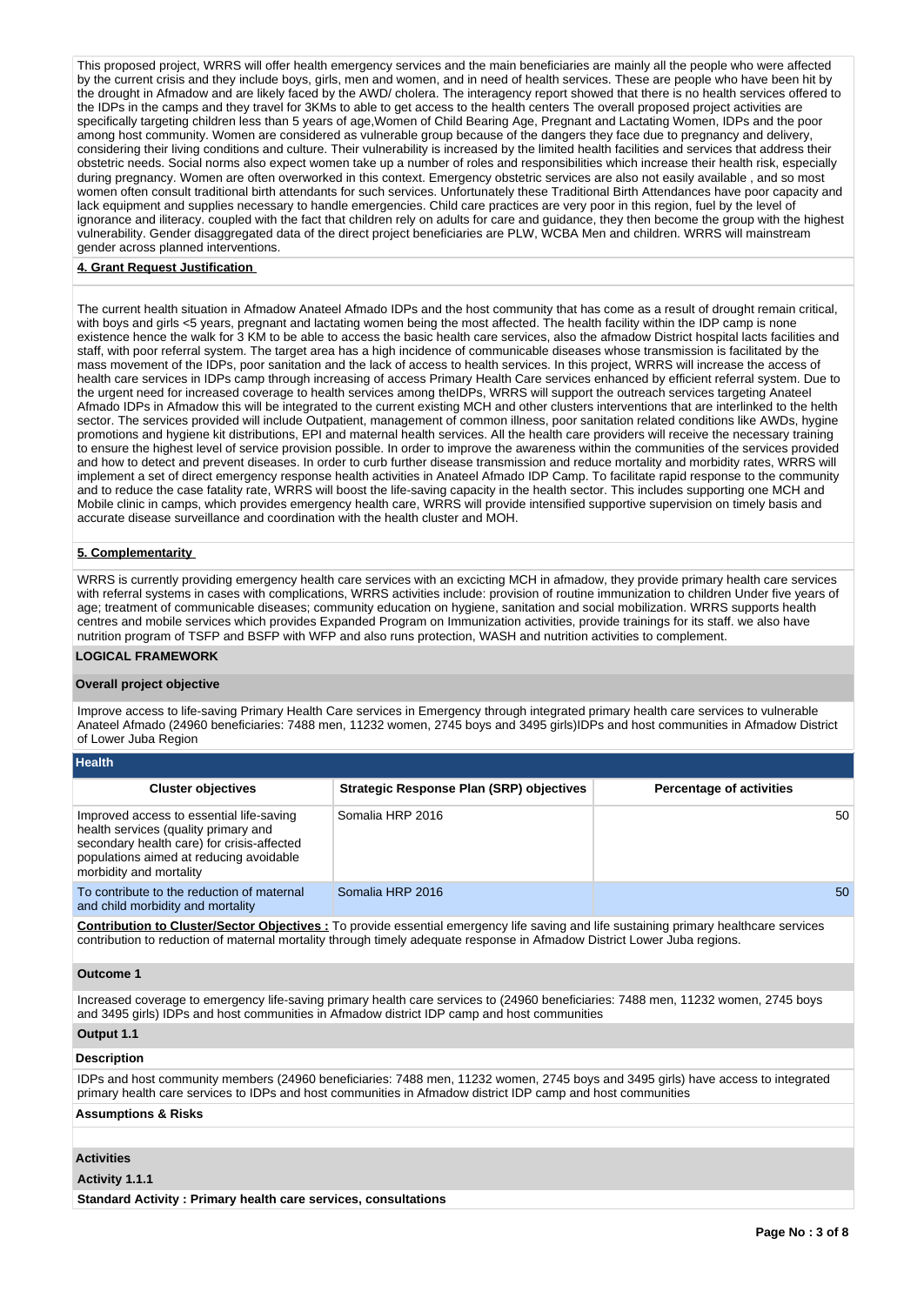Treatment and response to communicable and non communicable diseases (AWD/ cholera)among the target population (24960 beneficiaries: 7488 men, 11232 women, 2745 boys and 3495 girls) both IDPs and the host community

# **Activity 1.1.2**

## **Standard Activity : Primary health care services, consultations**

Response and treatment of outbreaks through 1static and 1 mobile clinics within the MCH and mobile in (24960 beneficiaries: 7488 men, 11232 women, 2745 boys and 3495 girls) both IDPs and the host community in Afmadow District

## **Activity 1.1.3**

## **Standard Activity : Immunisation campaign**

Conduct immunization in the health facilities and mobile clinics in IDP camps to U 5 children and have comprehensive access to health services against treatable childhood diseases in the IDP camp and the host community

# **Indicators**

|                                                            |                                                               |                                                                                                                                           |            | <b>End cycle beneficiaries</b> |  |                   | End<br>cycle  |
|------------------------------------------------------------|---------------------------------------------------------------|-------------------------------------------------------------------------------------------------------------------------------------------|------------|--------------------------------|--|-------------------|---------------|
| Code                                                       | <b>Cluster</b>                                                | Indicator                                                                                                                                 | <b>Men</b> | <b>Women</b>                   |  | <b>Boys Girls</b> | <b>Target</b> |
| Indicator 1.1.1                                            | Health                                                        | Number of consultations per clinician per day by<br>Health facility                                                                       |            |                                |  |                   | 50            |
| <b>Means of Verification:</b> Register and monthly reports |                                                               |                                                                                                                                           |            |                                |  |                   |               |
| Indicator 1.1.2                                            | Health                                                        | Number of health facilities supported                                                                                                     |            |                                |  |                   | $\mathcal{P}$ |
|                                                            | <b>Means of Verification:</b> Register and monitoring reports |                                                                                                                                           |            |                                |  |                   |               |
| Indicator 1.1.3                                            | Health                                                        | Number of children below five years and women<br>of child-bearing age immunized/vaccinated<br>against Vaccine preventable diseases (VPD). |            |                                |  |                   | 23.230        |
|                                                            | <b>Means of Verification: Register, reports</b>               |                                                                                                                                           |            |                                |  |                   |               |

#### **Outcome 2**

Improved access to management of AWD diarrhoea disease among Children under five, Women and Men in Anateel Afmado ( 24960 beneficiaries: 7488 men, 11232 women, 2745 boys and 3495 girls) IDP camps and host community.

# **Output 2.1**

# **Description**

IDPs and host community that gets access to management of AWD diarrhoea disease among Children under five, Women and Men in Anateel Afmado IDP camps and host community.

## **Assumptions & Risks**

# **Activities**

**Activity 2.1.1** 

## **Standard Activity : Capacity building**

Training of CHW and volunteers (25 men and 25 women)on hygiene and hygiene promotion in in Afmadow IDP camps and host community. **Activity 2.1.2** 

# **Standard Activity : Hygiene promotion**

Household Hygiene promotion and open air market promotions.

# **Indicators**

|                                        |                                                    |                                                                                                                                |            | <b>End cycle beneficiaries</b> |  |                   | End<br>cycle  |  |  |  |
|----------------------------------------|----------------------------------------------------|--------------------------------------------------------------------------------------------------------------------------------|------------|--------------------------------|--|-------------------|---------------|--|--|--|
| Code                                   | <b>Cluster</b>                                     | <b>Indicator</b>                                                                                                               | <b>Men</b> | <b>Women</b>                   |  | <b>Boys</b> Girls | <b>Target</b> |  |  |  |
| Indicator 2.1.1                        | Water, Sanitation and<br>Hygiene                   | number of trained CHW and volunteers trained on<br>hygiene and hygiene promotion in in Afmadow<br>IDP camps and host community |            |                                |  |                   | 50            |  |  |  |
|                                        | <b>Means of Verification:</b> register and reports |                                                                                                                                |            |                                |  |                   |               |  |  |  |
| Indicator 2.1.2                        | Water, Sanitation and<br>Hygiene                   | Number of people who have participated in<br>hygiene promotion activities                                                      |            |                                |  |                   | 24,960        |  |  |  |
|                                        | <b>Means of Verification: Reports and register</b> |                                                                                                                                |            |                                |  |                   |               |  |  |  |
|                                        | <b>Additional Targets:</b>                         |                                                                                                                                |            |                                |  |                   |               |  |  |  |
| <b>M&amp;R</b>                         |                                                    |                                                                                                                                |            |                                |  |                   |               |  |  |  |
| <b>Monitoring &amp; Reporting plan</b> |                                                    |                                                                                                                                |            |                                |  |                   |               |  |  |  |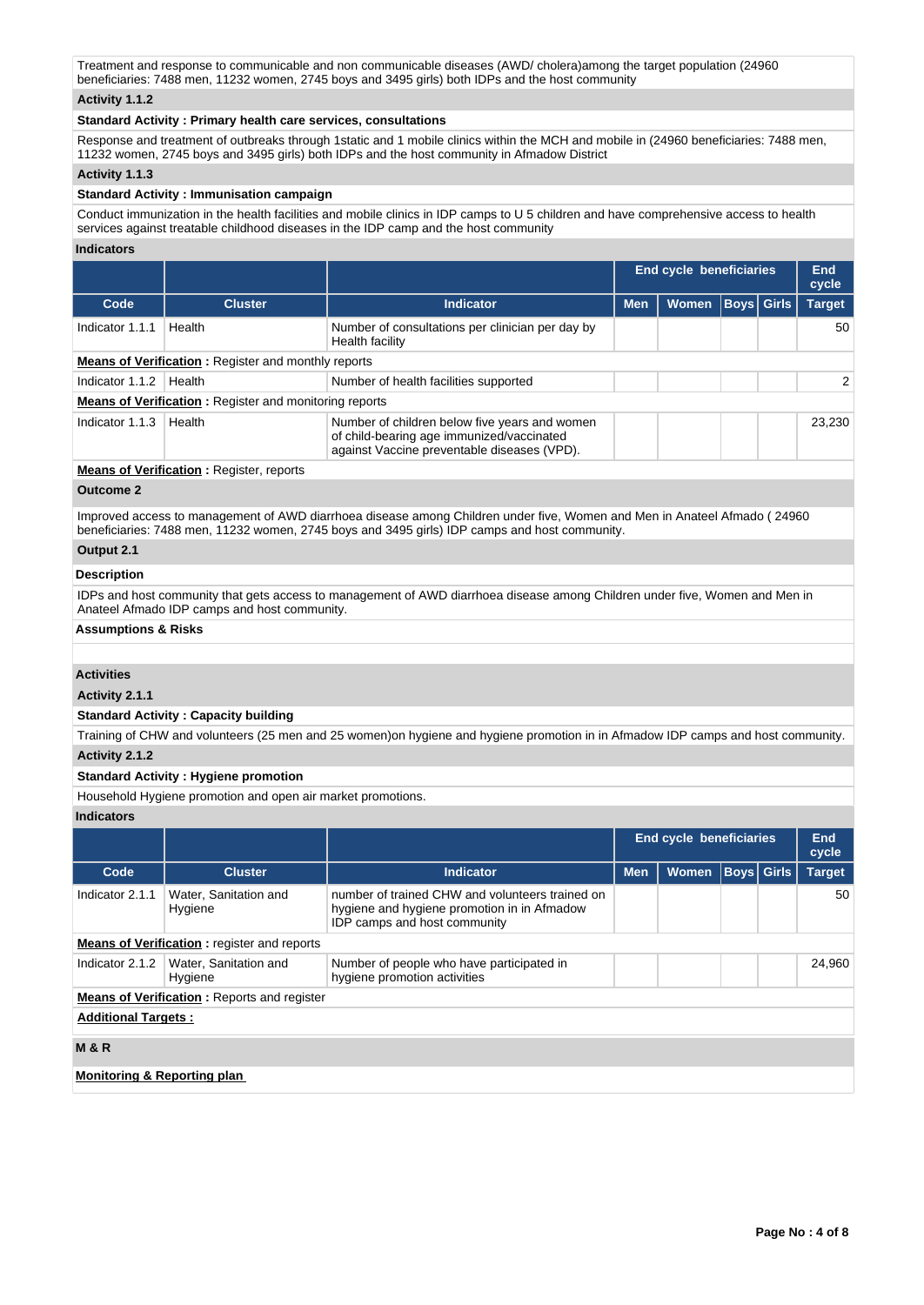WRRS will have will have a clear monitoring and reporting system, which will align with the country level reporting system. The monitoring and supportive supervision will happen weekly, monthly and quarterly by different actors. Monitoring and reporting of the activities, including recording of tasks and achievements, will be carried out continuous basis by WRRS project team. The exercise will be led by a Monitoring and Evaluation Officer. Methods to be used in collecting data will include field visit, submission and review of the monthly report.The findings of the monitoring process will be used to make informed decisions and timely adjustments if need arises. Interim and final reports will be compiled and shared with UNOCHA.The Programme Coordinator will be based in Kismayo and a field officer in Afmadow to oversee the project activities. Reports will be generated from the facilities and shared with the stakeholders and discuss at all levels of coordination meetings and during the cluster meetings in order to identify the gaps within the report and help WRRS and the MoH authorities in prioritizing the need of the district in future programming. Photos will also be taken as a support document and to be used as success stories after implementation period.

# **Workplan**

| <b>Activitydescription</b>                                                                                                                                                                                                                                         | Year |    |     |     |          |              |   | 8 | 9 |  |  |
|--------------------------------------------------------------------------------------------------------------------------------------------------------------------------------------------------------------------------------------------------------------------|------|----|-----|-----|----------|--------------|---|---|---|--|--|
| Activity 1.1.1: Treatment and response to communicable and non communicable<br>diseases (AWD/ cholera)among the target population (24960 beneficiaries: 7488<br>men, 11232 women, 2745 boys and 3495 girls) both IDPs and the host community                       | 2017 | X. | X   | X   | X        | X            | X |   |   |  |  |
| Activity 1.1.2: Response and treatment of outbreaks through 1 static and 1 mobile<br>clinics within the MCH and mobile in (24960 beneficiaries: 7488 men, 11232<br>women, 2745 boys and 3495 girls) both IDPs and the host community in Afmadow<br><b>District</b> | 2017 | X  | X.  | X   | $\times$ | X            | X |   |   |  |  |
| Activity 1.1.3: Conduct immunization in the health facilities and mobile clinics in<br>IDP camps to U 5 children and have comprehensive access to health services<br>against treatable childhood diseases in the IDP camp and the host community                   | 2017 | X. | ΙX. | ΙX. | $\times$ | $\mathsf{x}$ | X |   |   |  |  |
| Activity 2.1.1: Training of CHW and volunteers (25 men and 25 women) on hygiene<br>and hygiene promotion in in Afmadow IDP camps and host community.                                                                                                               | 2017 | X  |     |     |          |              |   |   |   |  |  |
| Activity 2.1.2: Household Hygiene promotion and open air market promotions.                                                                                                                                                                                        | 2017 | X  |     | X   |          | Χ            |   |   |   |  |  |

# **OTHER INFO**

# **Accountability to Affected Populations**

The project intends to involve the community in all stages of the program cycle, so that they understand the rationale behind decisions made.The project intends to use already existing community governance structures and use them as health committees. These will be involved in recruitment of staff, community mobilization and monitoring of the project.Their presence will represent the interest and role of the community in successful completion of the project. The project will also have a feedback mechanism , from which complaints and comments from the community will be collected, and fed back to the same. This will be done in a highly confidential manner with very few staff in the management allowed to interact with this process.

# **Implementation Plan**

This project will target the IDPS and host communities affected by drought and faced with challenges of health related complications like AWD/cholera, specific consideration will be on children U5 and PLWs and will adopt and utilize standardized protocols which require the registration of patients visiting the health facilities and the mobile clinics. The project will provide the necessary supplies and provision of health care centres. The programme coordinator will be responsible for overall implementation of the programme. Staff and community health workers and community volunteers will be trained in order to strengthen their skills and abilities of the community and the staffs. WRRS intends to integrate this emergency response to the current ongoing humanitarian assistance in Afmadow, where we have an existing MCH but due to the increasing influx of IDPs and the prolonged drought there is an increase in the number of needs and cases of AWDs and other complications WRRS is also planning to strengthen the capacity of health workers on prevention of the AWDs that will be rolled out to the community. WRRS will make sure that health facilities manage cases of AWD by using cluster standards guideline, and control and Management of Acute Respiratory Illness and malaria cases. WRRS will strengthen referral system between community and health facilities with promotion of integrated Community case Management. In this project WRRS will support the existing MCH and support the outreach clinic.

## **Coordination with other Organizations in project area**

| Name of the organization                                                   | Areas/activities of collaboration and rationale                                                                                                                  |  |  |  |  |  |  |  |
|----------------------------------------------------------------------------|------------------------------------------------------------------------------------------------------------------------------------------------------------------|--|--|--|--|--|--|--|
| <b>Nutrition</b>                                                           | Receive refals and reffer those malnourished to them                                                                                                             |  |  |  |  |  |  |  |
| <b>MOH</b>                                                                 | Support Supervision, quidelines, coordination and support incases of<br>insecurity issues and ownership of the facilities in addition to running<br>the facility |  |  |  |  |  |  |  |
| WASH CLUSTER AND PARTNERS CARRYING OUT WASH<br><b>INTERVENTIONS</b>        | work together in control of AWD/cholera, distribution of hygine kits<br>and in hygiene promotion                                                                 |  |  |  |  |  |  |  |
| <b>Environment Marker Of The Project</b>                                   |                                                                                                                                                                  |  |  |  |  |  |  |  |
| N/A: Not applicable, only used for a small number of services              |                                                                                                                                                                  |  |  |  |  |  |  |  |
| <b>Gender Marker Of The Project</b>                                        |                                                                                                                                                                  |  |  |  |  |  |  |  |
| 2a- The project is designed to contribute significantly to gender equality |                                                                                                                                                                  |  |  |  |  |  |  |  |
| <b>Justify Chosen Gender Marker Code</b>                                   |                                                                                                                                                                  |  |  |  |  |  |  |  |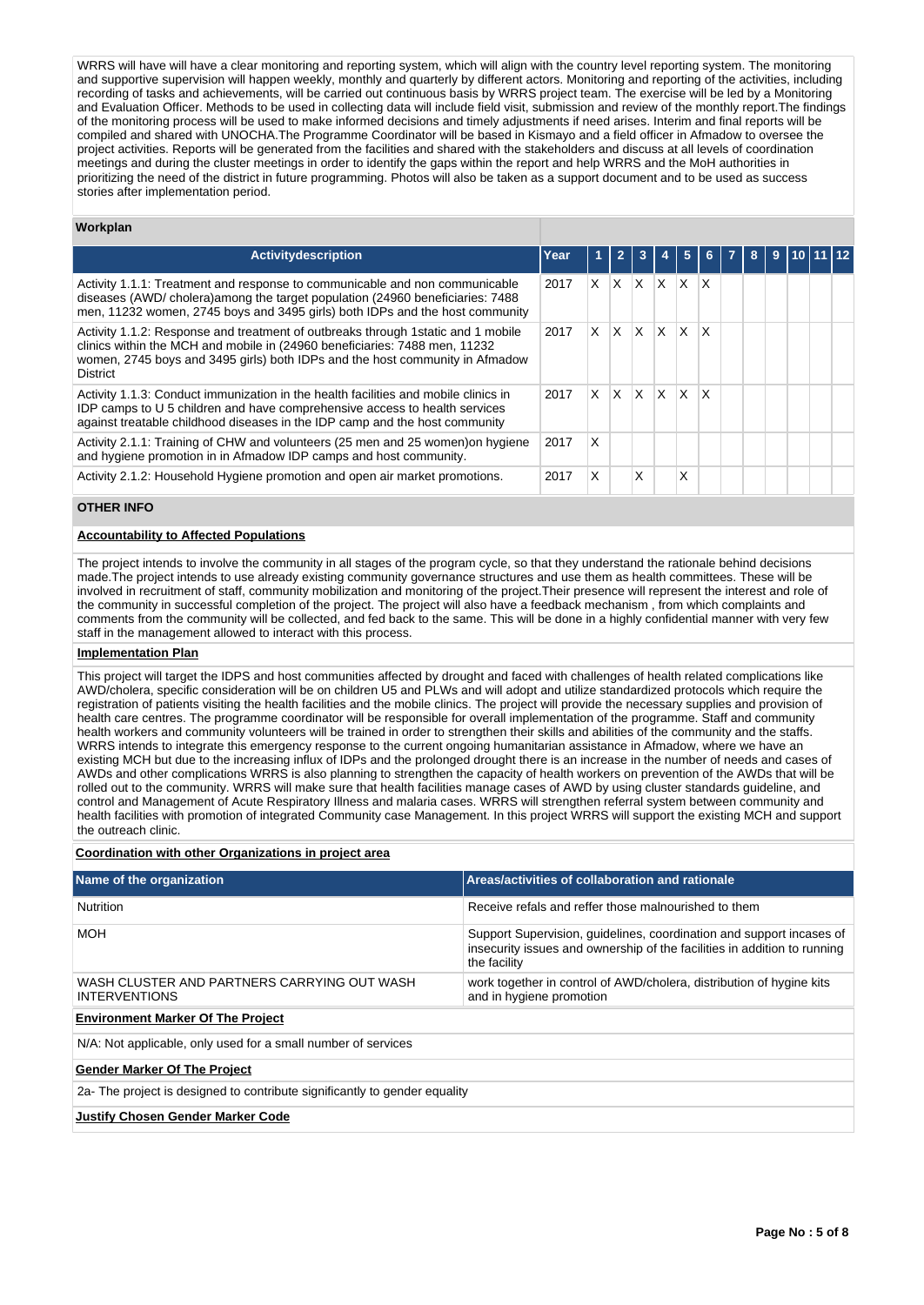The project will involve boys, girls, men and women with equity. WRRS will ensure that when hiring staff that women are given equal opportunity as men. In addition, the targets populations are segregated into men, women, boys and girls giving more priority to vulnerable groups who are women and children. Gender considerations was taken into account throughout the assessment, planning and design of the interventions and significant consideration will be given to pregnant and lactating women and women of child-bearing age, messaging will be targeted for specific gender and age groups and as appropriate the events will be organized separately. Equitable and gender-sensitive participation and decision-making approaches will be adopted throughout the project. Community consultations will take place during the project implementation Our health education will also target all community groups without discrimination. Staff recruitment will consider both men and women equally. A large percentage of CHWs will be women, because their work involves visiting homes and most men would rather have a female talk to their wives than they would a male, because most times will find them out of the homestead.

## **Protection Mainstreaming**

The project will look at all in need as clients who have to be treated fairly and with dignity. In all cases that will require consent of the person, WRRS will seek the consent. The project will encourage beneficiaries to attend outreach clinics early so that they get back home in time, incase they have to walk long distances back home. Husbands will be encouraged to accompany wives who have to walk long distances for treatment while either pregnant or with children. this will ensure that the women do not run into danger alone. All beneficiaries will also treated equally regardless of age, gender, tribe or political affiliation, as per our policy.All our staff will be informed on the consequences of not complying with the policy.

# **Country Specific Information**

## **Safety and Security**

The security situation in Afmadow is so far stable.However all our existing staff in the area have undergone a short training on field safety and acquainted with our security policy. The organization will also give priority to qualified personnel from the area.It is hoped that this will enhance sharing of security information.

# **Access**

WRRS has had a good relation with the local authorities and Access in the area is not of great concern at the moment. Outreach teams will be transported by cars to the IDP that can handle the terrain.WRRS has been working in afmadow since we have the support of the community and the authorities. WRRS has kept good relationships with all actors in afmadow and expects that this will allow WRRS to work in this IDP camp without any difficulties. The interventions ensure that benefits are accessed equally by all, especially people in the most vulnerable situations

# **BUDGET**

| Code | <b>Budget Line Description</b>                                                                                                                                                |   | $D/S$ Quantity | <b>Unit</b><br>cost   | <b>Duration</b><br><b>Recurran</b><br>ce | $\%$<br>charged<br>to CHF | <b>Total Cost</b> |
|------|-------------------------------------------------------------------------------------------------------------------------------------------------------------------------------|---|----------------|-----------------------|------------------------------------------|---------------------------|-------------------|
|      | <b>Staff and Other Personnel Costs</b>                                                                                                                                        |   |                |                       |                                          |                           |                   |
| 1.1  | Project coordinator                                                                                                                                                           | s | 1 <sup>1</sup> | 3,000<br>.00          | 6                                        | 30.00                     | 5,400.00          |
|      | WRRS will recruit an international project coordinator who will be responsible for overall activities of the project including human<br>resource management and coordination. |   |                |                       |                                          |                           |                   |
| 1.2  | PHC supervisor                                                                                                                                                                | D |                | 1 500.0<br>$\Omega$   | 6                                        | 50.00                     | 1,500.00          |
|      | PHC supervisor works with PHC coordinator by supervising the health centres and the mobile clinic                                                                             |   |                |                       |                                          |                           |                   |
| 1.3  | Hygiene promoters                                                                                                                                                             | D |                | 2 400.0<br>0          | 6                                        | 100.00                    | 4,800.00          |
|      | Hygiene promoters are responsible community education                                                                                                                         |   |                |                       |                                          |                           |                   |
| 1.4  | <b>Nurses</b>                                                                                                                                                                 | D | 2 <sup>1</sup> | 400.0<br><sup>0</sup> | 6                                        | 100.00                    | 4.800.00          |
|      | Nurses are responsible the management of patient at the health centres and during mobile                                                                                      |   |                |                       |                                          |                           |                   |
| 1.5  | Auxiliary nurse                                                                                                                                                               | D |                | $2 \mid 250.0$<br>0   | 6                                        | 100.00                    | 3,000.00          |
|      | Auxiliaries support the nurses in the health facilities and at the mobile clinics                                                                                             |   |                |                       |                                          |                           |                   |
| 1.6  | Data clerk                                                                                                                                                                    | D |                | 1   300.0<br>0        | 6                                        | 100.00                    | 1,800.00          |
|      | Responsible for managing data that will be shared with the health cluster and Ministry of Health and UNOCHA                                                                   |   |                |                       |                                          |                           |                   |
| 1.7  | Cleaners (For the health facilities)                                                                                                                                          | D |                | 2 150.0<br>0          | 6                                        | 100.00                    | 1,800.00          |
|      | cleaning and responsible for cleanliness of WRRS offices in afmadow                                                                                                           |   |                |                       |                                          |                           |                   |
| 1.8  | Community Health worker                                                                                                                                                       | D | 2 <sup>1</sup> | 100.0<br>0            | 6                                        | 100.00                    | 1,200.00          |
|      | to carry out mobilization and hygiene promotion                                                                                                                               |   |                |                       |                                          |                           |                   |
| 1.9  | Monitoring and Evaluation Officer                                                                                                                                             | D | 1 <sup>1</sup> | 500.0<br>0            | 6                                        | 100.00                    | 3,000.00          |
|      | Will be incharge of Monitoring and reporting the progress of the Project                                                                                                      |   |                |                       |                                          |                           |                   |
|      | <b>Section Total</b>                                                                                                                                                          |   |                |                       |                                          |                           | 27,300.00         |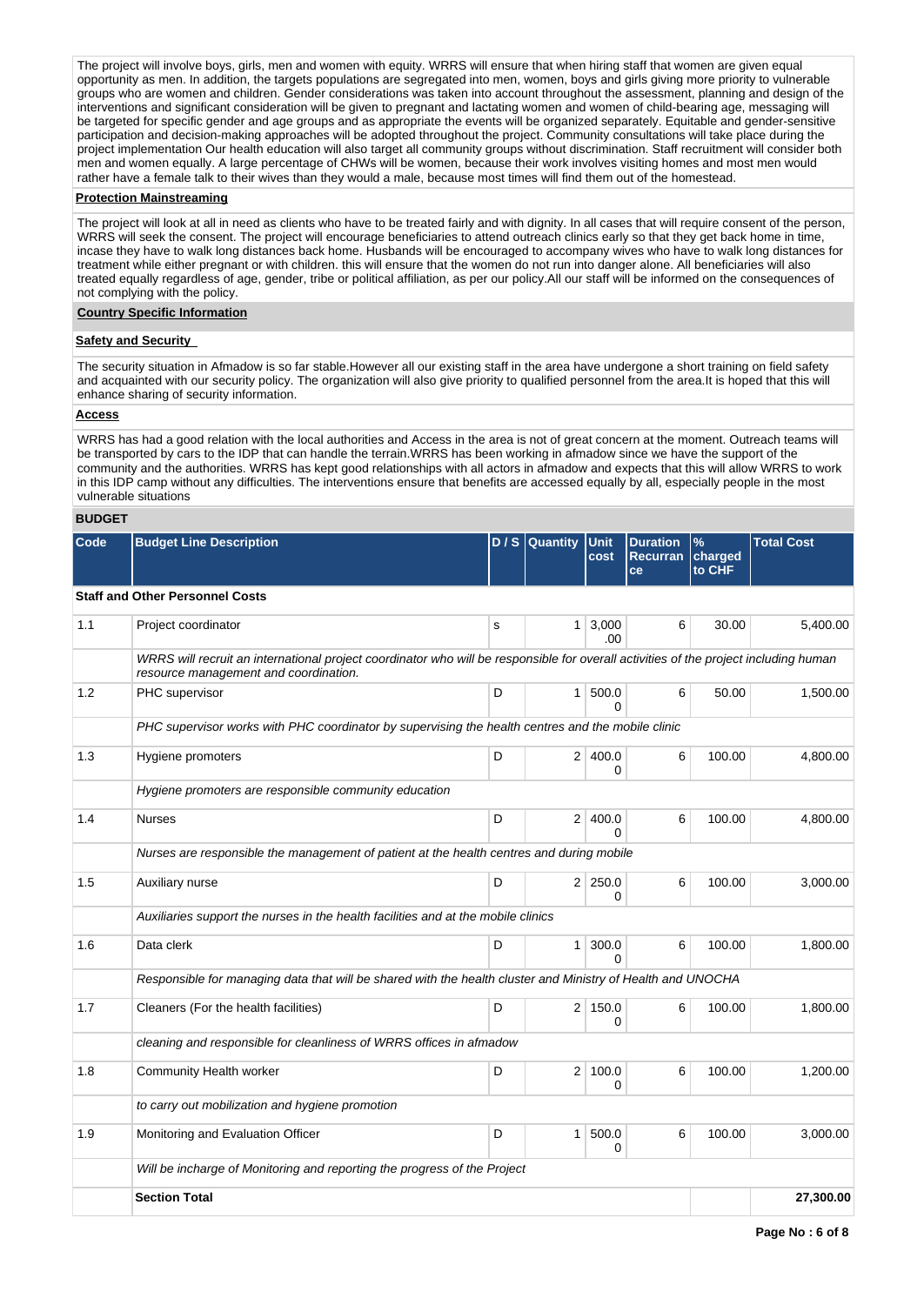|                         | <b>Supplies, Commodities, Materials</b>                                                                                                                                                                                                                                                      |   |                |                        |              |        |           |
|-------------------------|----------------------------------------------------------------------------------------------------------------------------------------------------------------------------------------------------------------------------------------------------------------------------------------------|---|----------------|------------------------|--------------|--------|-----------|
| 2.1                     | Community health workers training on disease surveillance                                                                                                                                                                                                                                    | D |                | $1 \quad 2,400$<br>.00 | 1            | 100.00 | 2,400.00  |
|                         | 60 Community health workers will be trained for three days in order for them to get some information on health and hygiene<br>promotion                                                                                                                                                      |   |                |                        |              |        |           |
| 2.2                     | Medical supplies                                                                                                                                                                                                                                                                             | D | 1 <sup>1</sup> | 15,00<br>1.40          | 1            | 100.00 | 15,001.40 |
|                         | The health facilities needs medical supplies and equipment's to support the outpatient beneficiaries such supplies will be include<br>essential drugs and it will cost 15,000 USD i.e both for supplies and equipment                                                                        |   |                |                        |              |        |           |
| 2.3                     | Freight of medical supplies                                                                                                                                                                                                                                                                  | D | 1 <sup>1</sup> | 800.0<br>0             | $\mathbf{1}$ | 100.00 | 800.00    |
|                         | Medical supplies will be transported from Nairobi to Afmadow. The cost is majorly what a 5 metric tonne lorry/canter will charge<br>for transporting luggage from Nairobi to Afmadow. The '1' under duration means the suppllies will be transported once in the 6<br>months project period. |   |                |                        |              |        |           |
| 2.4                     | Utilities- health centers & mobile clinics                                                                                                                                                                                                                                                   | D |                | 1   120.0<br>O         | 6            | 100.00 | 720.00    |
|                         | This is the cost of water and Electricity in the Health Centres for the project duration.(Electricity will be charged at 70\$ and 50\$ for<br>water per month.                                                                                                                               |   |                |                        |              |        |           |
|                         | <b>Section Total</b>                                                                                                                                                                                                                                                                         |   |                |                        |              |        | 18,921.40 |
| <b>Travel</b>           |                                                                                                                                                                                                                                                                                              |   |                |                        |              |        |           |
| 5.1                     | Vehicle rent for supervision and outreach services                                                                                                                                                                                                                                           | D | 1 <sup>1</sup> | 2,100<br>.00           | 6            | 100.00 | 12,600.00 |
|                         | It will be used to transport Medical supplies on regular basis from WRRS stores to the outreach facilities and also be used during<br>supervision. this meets the total expenditure for both the fuel, driver and any other cost that will be uncured during the travel.                     |   |                |                        |              |        |           |
| 5.2                     | Staff travel cost to and from the field and perdiem                                                                                                                                                                                                                                          | D |                | $2 \mid 1,000$<br>.00. | 4            | 100.00 | 8,000.00  |
|                         | Travel for the Project coordinator Travelling from Kismayo to Afmadow including their accommodation and perdiem. 2 represents<br>the number of trips the project Coordinator will make in the 4 months to the project area.                                                                  |   |                |                        |              |        |           |
|                         | <b>Section Total</b>                                                                                                                                                                                                                                                                         |   |                |                        |              |        | 20,600.00 |
|                         | <b>General Operating and Other Direct Costs</b>                                                                                                                                                                                                                                              |   |                |                        |              |        |           |
| 7.1                     | Office rent in Afmadow                                                                                                                                                                                                                                                                       | S | 1 <sup>1</sup> | 500.0<br>$\Omega$      | 6            | 50.00  | 1,500.00  |
|                         | Office rent in Afmadow costing 500 USD per month partial payment because of another project uses the same office                                                                                                                                                                             |   |                |                        |              |        |           |
| 7.2                     | Communication                                                                                                                                                                                                                                                                                | D | 1 <sup>1</sup> | 150.0<br>$\Omega$      | 6            | 100.00 | 900.00    |
|                         | Afmadow communication cost, this is to the coordination of activities from the fixed MCH and mobile team and also for<br>coordination with the overall program coordinator in Kismayo in regards to the project                                                                              |   |                |                        |              |        |           |
| 7.3                     | Stationary                                                                                                                                                                                                                                                                                   | D | 1 <sup>1</sup> | 500.0<br>0             | 6            | 50.00  | 1,500.00  |
|                         | stationaries for Afmadow office, partial payment because of another project                                                                                                                                                                                                                  |   |                |                        |              |        |           |
| 7.4                     | Bank charge at 1.6%                                                                                                                                                                                                                                                                          | D | 1 <sup>1</sup> | 1,039<br>.00           | $\mathbf{1}$ | 100.00 | 1,039.00  |
|                         | Charges that will be used to transfer funds from the premium bank in Mogadishu to Dahabshil since premium bank is not<br>available in Kismayo or Afmadow therefore this will require cash transfer and the exchange rate of 0.5 Somali Shillings per 100<br>dollar.                          |   |                |                        |              |        |           |
|                         | <b>Section Total</b>                                                                                                                                                                                                                                                                         |   |                |                        |              |        | 4,939.00  |
| <b>SubTotal</b>         |                                                                                                                                                                                                                                                                                              |   | 25.00          |                        |              |        | 71,760.40 |
| Direct                  |                                                                                                                                                                                                                                                                                              |   |                |                        |              |        | 64,860.40 |
| Support                 |                                                                                                                                                                                                                                                                                              |   |                |                        |              |        | 6,900.00  |
| <b>PSC Cost</b>         |                                                                                                                                                                                                                                                                                              |   |                |                        |              |        |           |
| <b>PSC Cost Percent</b> |                                                                                                                                                                                                                                                                                              |   |                |                        |              |        | 5.00      |
| <b>PSC Amount</b>       |                                                                                                                                                                                                                                                                                              |   |                |                        |              |        | 3,588.02  |
| <b>Total Cost</b>       |                                                                                                                                                                                                                                                                                              |   |                |                        |              |        | 75,348.42 |